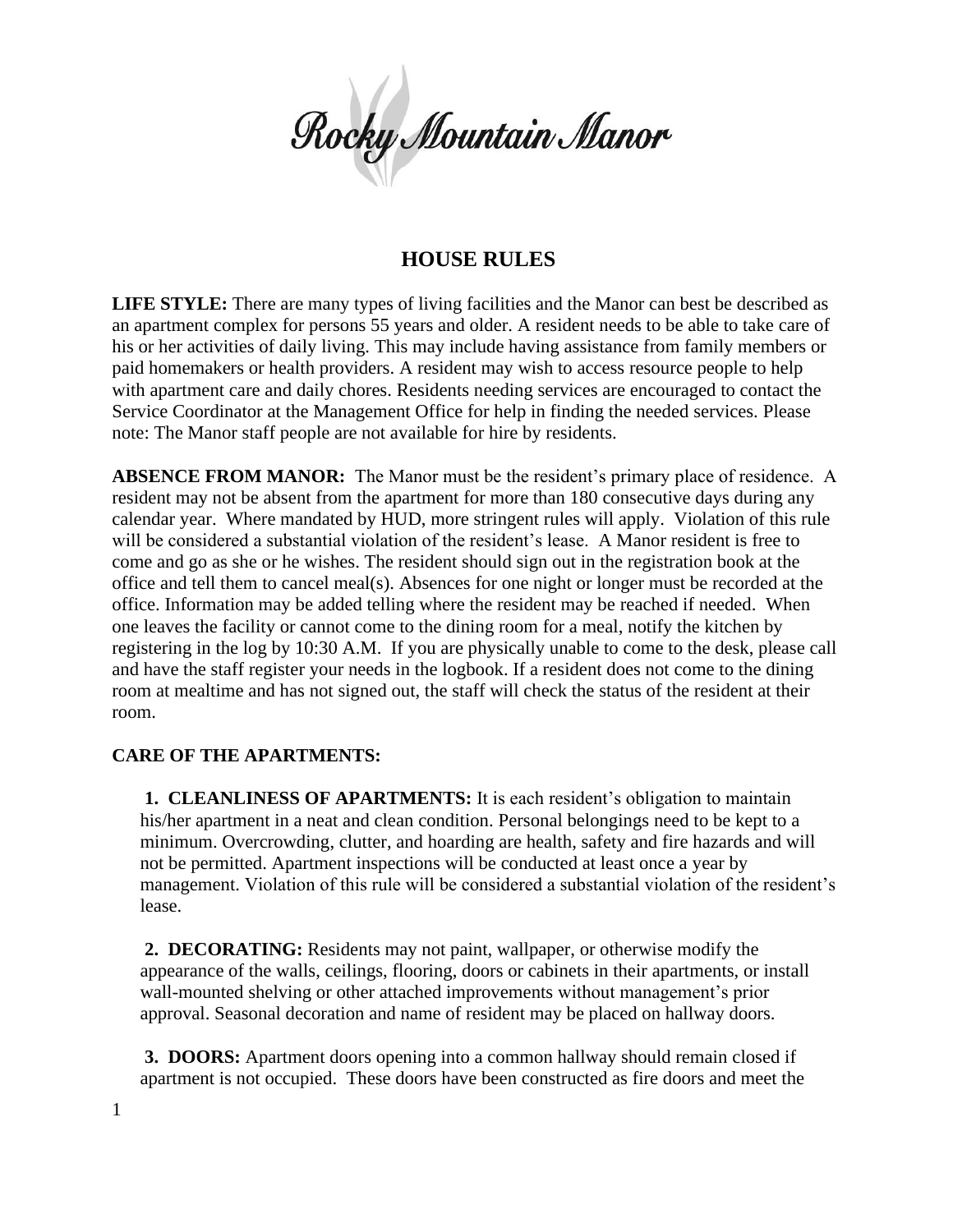requirements of the fire codes. This rule is for your safety since in the case of a fire in one apartment, the smoke and flames can be contained in the unit without entering the hallway or other apartments. (See Emergency Evacuation Plan beginning on Page 3).

- **4. COOK STOVES:** Absolutely nothing flammable is allowed on cook stoves at any time.
- **5. EXTERIOR BUILDING DOORS:** Exterior building doors are not to be propped open before 7 a.m. or after 8 p.m. This is considered a fire code and would be a security violation.
- **6. BALCONIES AND OTHER EXTERIOR SPACES:** Clothes or other items are not to be hung from the balconies. Balconies, hallways and other common areas are not to be used for storage space. No articles of description are to be hung from the windows or doors. Nothing may be thrown from any window, or swept or thrown out of the doors of any apartment. Barbeques and freezers are not permitted on balconies.

Please utilize the following helpful hints to insure that damage and wear and tear to your apartment is minimized:

**CARPETS** – It is the responsibility of each resident to keep his/her carpet clean.

**FLOOR TILE** - Black heel marks can be removed with scouring powder, or liquid cleaners and cloth.

**KITCHEN SINKS** - Use only plastic scouring pads on sinks - no steel wool.

**SHELVES AND DRAWERS** - If you wish to line shelves or drawers use shelf paper, rather than contact paper, as contact paper is very difficult to remove.

**SHOWER** - Use liquid cleaners only as powder cleaners discolor them.

**DRESS:** You may wear clothing of choice; however; everyone is expected to wear clothes that are safe, clean, and reasonable. Appropriate attire is required in the dining area. Nightclothes and bathrobes are not considered appropriate. Shoes must be worn at all times outside of apartments.

**DOMESTIC VIOLENCE:** The Violence Against Women Act of 2005 protects residents who are victims of domestic violence, dating violence, or stalking from being evicted or terminated from housing assistance based on acts of such violence against them. Violation of this rule will be considered a substantial violation of the resident's lease.

**FIREARMS / WEAPONS:** The Manor recognizes that safety of our residents is one of our most important responsibilities. It is the policy of the Manor to allow residents to possess legal firearms with the following restrictions:

- 1. You must inform management if you possess a firearm.
- 2. All firearms must remain unloaded in the building and grounds.
- 3. All firearms must either have a trigger locks and be in place on the firearm at all times or be taken apart so they will not operate.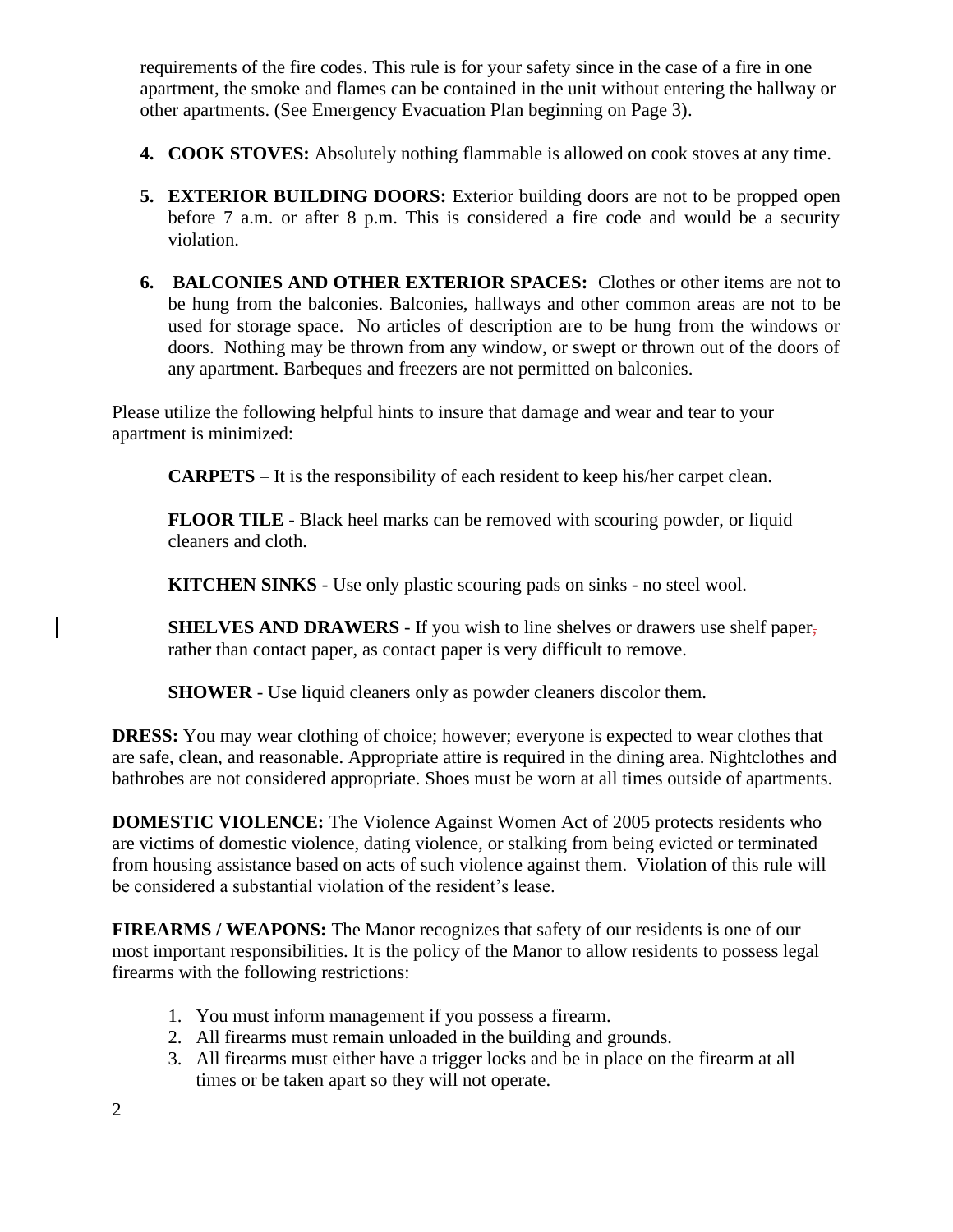- 4. All firearms must be transported to and from the building in a case.
- 5. Ammunition must be stored and transported in a locked container.
- 6. When asked to do so by management, the resident must remove the firearms immediately.
- 7. Knives and other weapons must be in locked storage.

Violation of this rule will be considered a substantial violation of the resident's lease.

**ALCOHOLIC BEVERAGES:** Alcoholic beverages may not be consumed or be visible in any common areas. No one who is obviously intoxicated is allowed in the common areas of the Manor. Any guest of a resident who appears intoxicated will be asked to leave the Manor premises. Each resident is responsible for the actions of his or her guests. Violation of this rule will be considered a substantial violation of the resident's lease.

**AUTOMOBILES/PARKING LOTS:** Residents with vehicles may park in their assigned space or on the street. All vehicles parked on the Manor premises must be in operating condition and have current license plates. If a vehicle has remained parked in the same parking space and not operated from the Manor premises for over six (6) months (even if the registration / plates are current), Management reserves the right to move the vehicle to the street parking. Vehicle storage is not allowed in the Manor parking lots. Carport spaces can be reserved at the office on a first come basis.

# **EMERGENCY FIRE EVACUATION PLAN:**

- **1.** Locate the fire pull station nearest your apartment in case you ever need it. If your clothing is on fire - STOP, DROP AND ROLL. Smother the flames!
- **2.** If the fire alarm sounds near your apartment and there is no fire in your apartment do the following:

a) Feel the door before you open it by putting your hand on the doorknob or along the top of the door. If it is hot, leave the door closed and remain in the apartment. Wet a large bath towel and place it along the bottom of the door. If you are on the ground floor, go out the window. If you are on an upper floor, signal for the fire department by hanging a large sheet or towel out the window or balcony.

b) When you open your door, open it a crack and hold it to control it. If smoke rushes in, close the door immediately and act the same as if the door was hot.

- **3.** Exit to the outside stairwell and to the street or parking lot level. (See instructions below if you have problems with the stairs). Blankets are available in a plastic can near the stairwell door for those that may need them.
- **4.** If there is a fire in your apartment, GET OUT AND CLOSE THE DOOR BEHIND YOU AND DON'T LOCK YOUR DOOR. DO NOT TRY TO GATHER UP MEMENTOS. YOUR LIFE IS MORE IMPORTANT.
- **5.** If you are caught in smoke, get on your hands and knees and crawl. Go to the nearest stairway exit and go down the stairs to leave the building. If you are unable to walk down the stairs, stay in the stairway; the air will be better there and the firefighters will find you there and assist you to the outside. You might sit down and go down the stairs one step at a time until help arrives. Stay on the left side of the stairway. Those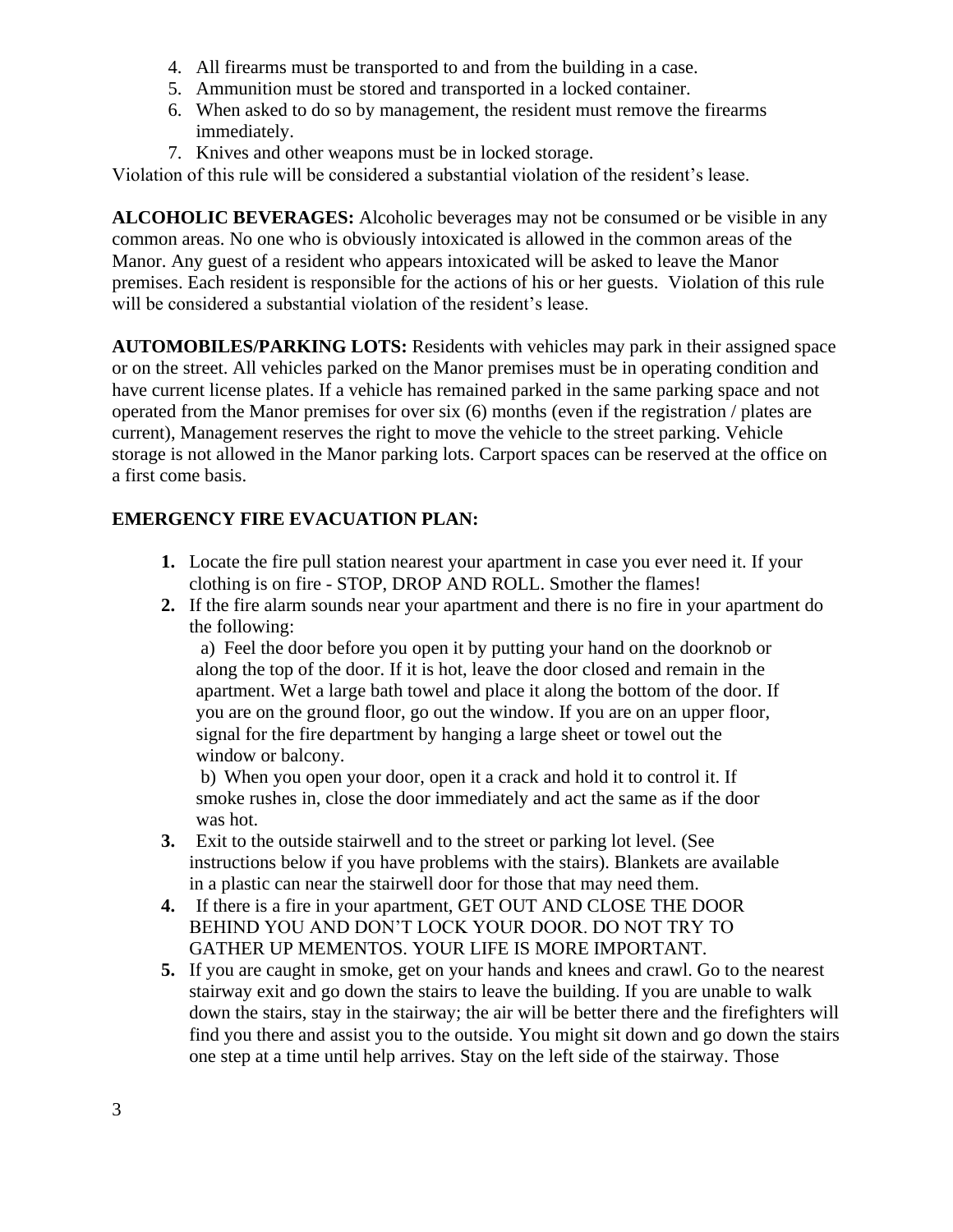walking down will be on the right. DO NOT TAKE CHANCES. Help will be with you in a very short time.

**6.** Each apartment is equipped with a smoke detector. There are also fire alarm boxes, horns and lights in the hallways placed by each stairwell door. NO RESIDENTS OR GUESTS SHALL TAMPER WITH THESE SAFETY DEVICES!!

**EMERGENCY EXITS:** Each floor has at least two emergency exits. These are the stairwell doors and are marked with exit signs. Go the opposite direction, away from any smoke or fire. Stairwell doors are not to be propped open under any circumstances by residents as they act as fire doors. The emergency telephone number is 911.

**GARBAGE:** Garbage may be placed in garbage bins on each floor. It is recommended that all garbage be placed in a plastic bag before putting it in the dumpster in the west parking lot. Tie the bag securely. Never throw unwrapped garbage in the dumpsters. Cardboard should be placed in the blue recycle bin near the parking lot. Newspapers should be put on the shelf by the office or in recycle bins on each floor.

**HAZARDOUS MATERIALS:** Residents may not use or keep flammable materials in their apartments or anywhere on the Manor premises. The use of any method of heating or air conditioning, other than those supplied by the Manor, is prohibited. Violation of this rule will be considered a substantial violation of the resident's lease.

**GUESTS:** Residents are responsible for the conduct of their guests and should therefore inform their guests about the Manor's rules. Guests must obey the rules contained in these House Rules and respect the rights of the other residents of the Manor. Children are welcome, but to insure comfort, safety and privacy of other residents, they must not be allowed to play in the hallways, the laundry room, lounges or elevators. Use of equipment in community rooms must be supervised by a resident. Guests may not stay in a resident's apartment if the resident is not on the premises. (The only exception to this rule is when a resident is in the hospital or nursing home and permission is obtained from management for the guest to stay in the apartment).

Overnight guests are permitted; however, a guest under 18 years of age is permitted to stay overnight only if he/she is related to the resident by blood, marriage or adoption. In all other cases, an overnight guest under 18 years of age must be accompanied by a parent or guardian. The management office should be notified if there are overnight guests.

If a guest plans to stay more than two weeks, he/she must have written permission from the management office to extend his/her visit. A two-week extension may be granted at the discretion of the management office.

All facilities are to be used wholly at the risk of the guest using them. Management in all cases retains the right to control and prevent access into the Manor premises. With the exception of occasional guests, as described above, ONLY THOSE PERSONS LISTED ON THE RESIDENT'S LEASE, AND NO OTHER PERSONS will be allowed to permanently or temporarily occupy an apartment. Violation of this rule will be considered a substantial violation of the resident's lease.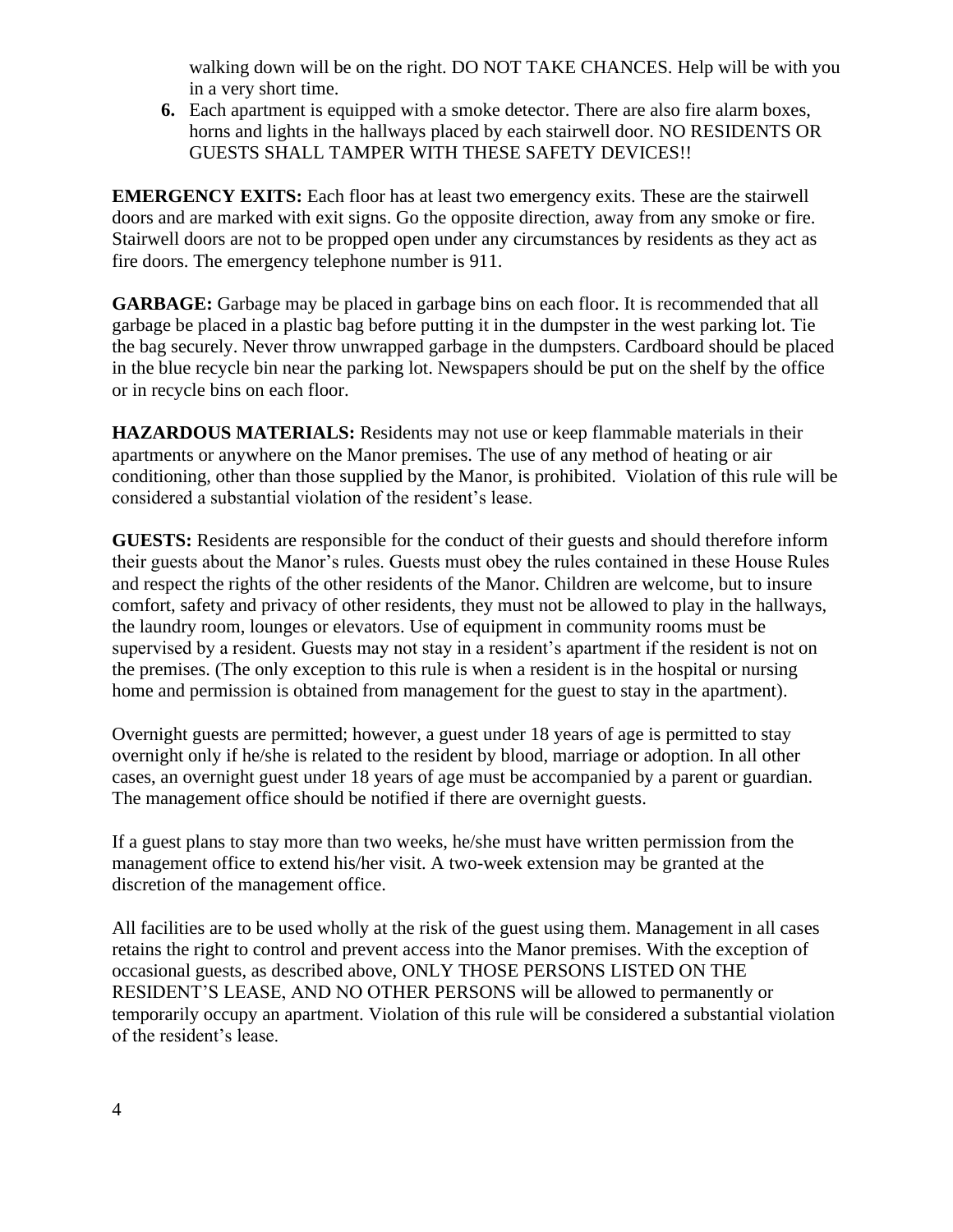**USE OF LOBBIES:** The floor lobbies are available for your enjoyment; however, if you plan to use it for a group larger than your apartment can accommodate, please notify the staff to make any necessary arrangements. Use your best discretion in keeping noise down in lobbies and halls. Personal items are not to be stored in common areas and are considered abandoned and property of the Manor if left unattended for more than thirty (30) days. The Manor is not responsible for items left in common areas.

**HAND CARTS:** Residents are welcome to use the hand carts purchased by the Manor. Please return them to their original spot after you use them. Never leave them unattended in the elevator or hallway.

**HARASSMENT POLICY AND GUIDELINES FOR TENANTS:** It is the policy of the Manor that harassment, discrimination or intimidation of a tenant, staff person, care giver or guest because of that person's race, color, national origin, religion, sex, disability and/or familial status will not be tolerated and could be grounds for termination of tenancy. Harassment and intimidation include abusive, foul or threatening language or behavior. Any such threat should be reported to the management.

**PROCEDURES TO REPORT HARASSMENT:** If you experience or witness what may be discriminatory harassment or intimidation, you are strongly encouraged to address or report the incident according to the following procedures:

- 1. In cases of emergency, such as immediate threat of bodily harm, call 911.
- 2. If you are the victim of a hate crime such as vandalized property or a threat of harm to yourself or your property, contact our local police department (754-2212).
- 3. If you feel safe doing so, ask the person doing the harassing to stop the behavior and report the problem to the Manor's Manager. Staff will take your complaint seriously and get back to you after looking into the matter. Management may request you to follow up your complaint in writing.
- 4. If you believe staff is failing to take appropriate action regarding your complaints of discriminatory harassment or intimidation contact the Manor's Board of Directors, then Cheyenne Housing Authority at toll free - 1-866-628-7222.

**HEATING CONTROLS:** Heating controls are located in each apartment to adjust temperatures. Utilities are the fastest rising cost in apartments. To better control rising rents, the Manor asks you to follow these guidelines:

- Turn down your heat when you will be gone for an extended time.
- Keep windows and doors closed when heat is on.
- Turn off lights when out of the room.

**KEYS & LOCKS:** Each resident will be issued a four digit key code to their apartment, one key to their mailbox and a card key to the front and rear doors. Residents may not install additional or different locks or bolts.

**LAUNDRY FACILITIES:** Residents are asked to cooperate in the careful use of the laundry equipment. These facilities are used at your own risk. Laundry room hours are 7:00 a.m. ~ 7:00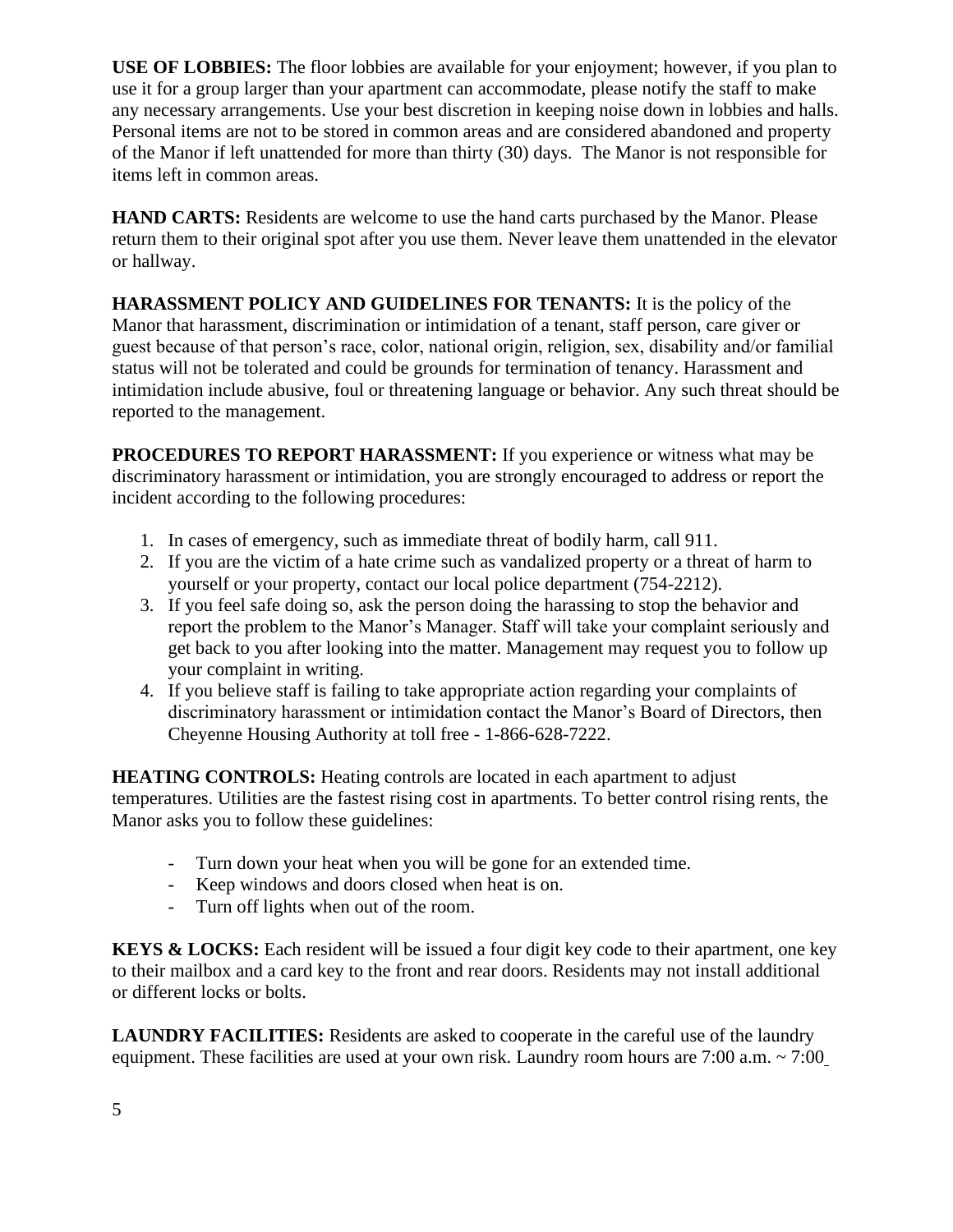p.m. The washers and dryers are coin-operated and change may be attained from the Manor Office. A few guidelines for the machine's use are as follows:

- 1. Do not overload machines
- 2. Remove articles from machines promptly
- 3. Do not use tints or dyes in machines
- 4. Report malfunctions with machines to the Manor Office
- 5. Residents are responsible for items left in the laundry room

### **ELECTRIC MOTORIZED SCOOTERS, ELECTRIC WHEELCHAIRS, AND**

**BICYCLES:** All motorized scooters, wheelchairs, and bicycles (where allowed) must be stored in each resident's own apartment. The large elevator is to be used when transporting bicycles or motorized scooters. Always watch out for the safety of others. Bicycles must be walked out of the building. Please travel in low gear on your motorized scooters while inside the building. Take extra care to make sure no one is in your path before proceeding on your scooters or backing up. Each resident is responsible for any injury to damage liability caused by the negligent operation of any motorized scooter, electric wheelchair, or bicycle used by the resident on the Manor premises.

**NOISE:** Laughter, conversation, televisions, stereos and radios are all parts of vital life; however, residents are asked to be considerate of their neighbors in regard to volume especially after 10:00 p.m. Good judgment and thoughtfulness for others must be used in playing musical instruments, cassettes or CDs, radios, TV sets, and other activities from 10:00 p.m. to 6:00 a.m. Violation of this rule will be considered a substantial violation of the resident's lease.

**PETS:** Residents may own and maintain only those common household pets in conformance with the type and size requirements specified in the pet regulations and rules and pet agreement (the "Pet Agreement"), a copy of which is signed and received by each resident. No pets may be maintained on the premises by any resident until the required deposit has been paid by the resident. Each resident must comply with all terms and conditions set forth in the Pet Agreement now in effect or as hereafter modified and delivered in writing to the resident. Note: This does not apply to service/support animals that are used to assist persons with handicap and who reside at the Manor or who visit the Manor. Violation of this rule will be considered a substantial violation of the resident's lease.

**BUSINESS ESTABLISHMENTS ON THE MANOR PREMISES:** Residents are not to display any signs advertising any business anywhere on the Manor premises. A resident may not conduct any home business from his/her apartment.

**NO SMOKING:** It is against policy to smoke in the Manor building, including resident units, balcony areas, and common areas. Smoking is permitted 40' feet from building.

**TRANSFER OF APARTMENTS BY RESIDENT:** It is the intention of management to provide decent and sanitary housing to all eligible and qualified applicants and residents. While management understands that there may be instances and circumstances which make an apartment transfer desirable, the cost of lost rental income and unit rehabilitation limits the acceptable reasons for granting such requests. Residents requesting an apartment transfer must provide the Manor Manager with the request. If the request is acceptable, the resident will be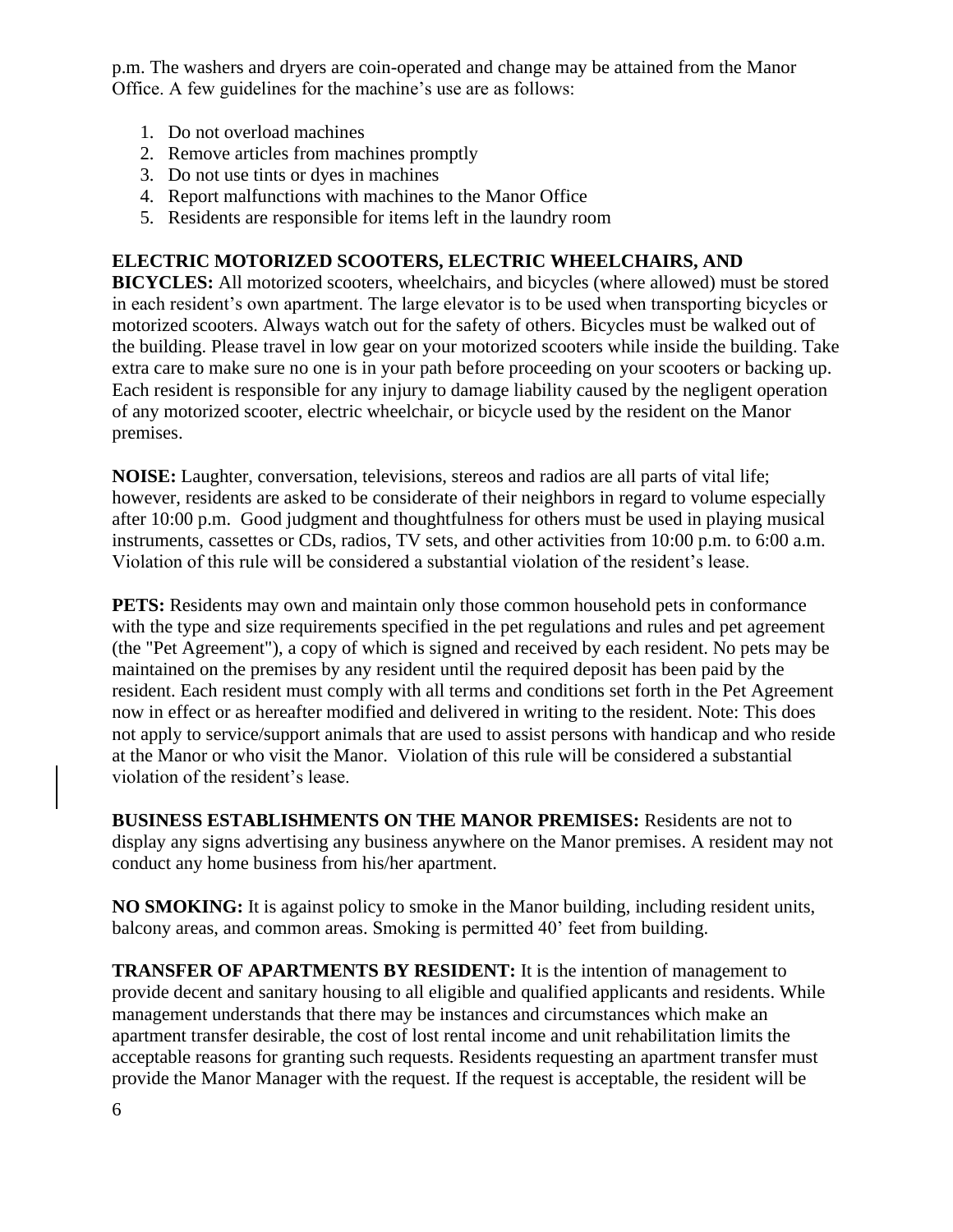offered the next appropriate apartment that becomes available. In the event of such a move, the cost of moving and labor are the responsibility of the resident. For a resident-initiated transfer, the resident may be required to pay an apartment rehabilitation charge resulting from such move. Resident transfers within the Manor will be given preference over applicants on the waiting list provided they have notified management at least two weeks prior to management's renting the apartment to a party on the waiting list.

**WINDOW COVERINGS:** Mini blinds are provided in all apartments. The resident may hang curtains and curtain rods at their own expense. No aluminum foil is allowed.

# **GENERAL INFORMATION**

**ACCESS TO THE BUILDING:** Entrance doors are locked from 8:00 p.m.to 7:00 a.m. Visitors may use the telephone in the entry way to contact a resident for access to the building.

**ACCESS TO SHOW APARTMENT:** After a resident has given the management office notice of intent to move and terminates his/her lease, the resident agrees to permit management to show the apartment to prospective tenants during reasonable hours. Should the resident vacate the apartment prior to termination of the lease, management may enter the apartment to decorate, remodel, alter or otherwise prepare the apartment for re-occupancy.

**ACTIVITIES AND PROGRAMS:** The management provides a wide variety of entertainment and therapeutic activities. Research shows that active seniors are healthier and enjoy life more than those who are sedentary or isolated. Check bulletin boards and the monthly newsletter for a list of activities. If you would like to suggest an activity or teach a class, bring your ideas to the Activities Director.

**BUSINESS HOURS OF MANAGEMENT OFFICE:** The management office's regular hours are Monday through Friday, 8:00 a.m. - 8:00 p.m., thus excepting Saturday and Sunday and holidays. Office hours may be modified from time to time and will be posted. Please conduct all business during office hours. On call Emergency assistance is available by calling 911. Stamps, change, etc. are available at the reception desk from office staff.

**CHECK CASHING:** Personal checks under \$25.00 may be cashed at the reception desk.

**CONTAGIOUS DISEASES:** Residents are encouraged to advise management of any condition that would warrant staff to review infectious or contagious disease procedures.

**COST OF REPAIR:** A copy of the current approved cost list for repairs necessary due to damage or abuse is available from the management office. The resident has also been provided this list when moving in. If changes are made a new list will be distributed to all residents. Residents will be responsible for any flooding they may cause.

**DELIVERIES:** Deliveries should be scheduled to be made to the resident's apartment when the resident is home to receive them. Management will not be held responsible for items left at the management office or elsewhere on the Manor premises.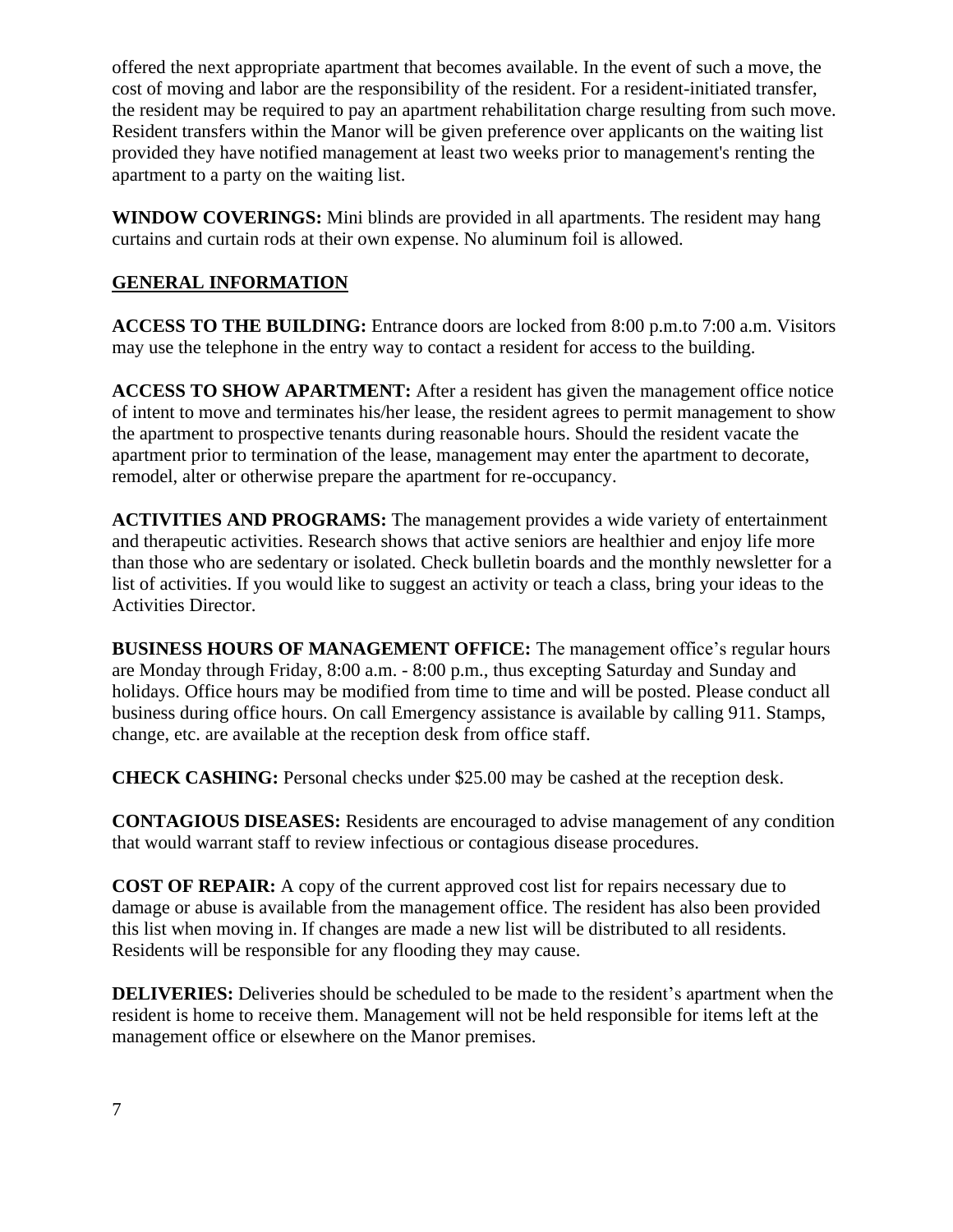**DINING ROOM:** The Manor dining room is open for noon meals at 11:30 a.m., Monday  $\sim$ Saturday. Coffee and donuts are usually available on Tuesdays and Fridays from 8:30 a.m. to 9:30 a.m. Residents may be asked to donate to the donut fund. Open drink containers are not permitted outside of dining room in common areas. Manor dishes and utensils are not to be removed from dining room. Bring a sealed container from home to transport left –over food.

**EXTERMINATING SERVICE:** Exterminating services are provided periodically, free of charge, for common pests. If there is a medical reason you cannot have your apartment treated, a note from your doctor or health care provider is needed to exempt your apartment from treatment. This note should be taken to the management office.

**HOSPITALIZATION:** Residents or their representative are requested to notify the management office when they become hospitalized.

**DEATH OF A RESIDENT:** Death is part of the cycle of life, and we need to discuss what happens when a resident dies while living at the Manor. The following is information a resident, a resident's family and/or resident's representative needs to know when a resident dies.

- 1. HUD will only pay rent subsidy for fourteen (14) days after the death of a resident. The fourteen (14) days start the day after death.
- 2. The family and/or personal representative should have all the personal property of the resident removed from the apartment, the apartment cleaned at the end of fourteen (14) days and return the keys to management. Management will then do a move-out inspection and collect information as to where to send rent and security deposit refunds if any funds are refundable.
- 3. Any funds returned will be made payable to the estate of the resident's name; HUD regulations give us thirty (30) days to return funds due from security deposits. The Manor cannot write refund checks on site.
- 4. It would be wise for a resident to inform Manor management in writing who his or her personal representative (the person who will take care of removing your property from your apartment and cleaning your apartment) is and who is allowed into the apartment upon death. This will help protect your property and wishes upon your death. The Manor can provide you with a form for this information if desired or you may provide a copy of your Will if you wish.

It is possible that whomever you provided apartment keys to during your tenancy may enter your apartment after your death. This is why establishing a representative is so important. If your representative feels it's important to protect your belongings from whoever may have a key to the apartment, they may request in writing that the Manor management change the locks after your death. Once the request is granted, a key will be provided to the representative.

Disposal of Deceased Resident's Property: As noted in number two (2) above, the deceased resident's representative should have all personal property removed from the apartment within the fourteen (14) days of the date of the death. Should the representative fail to contact site management regarding the deceased resident's property within fourteen (14) days of a resident's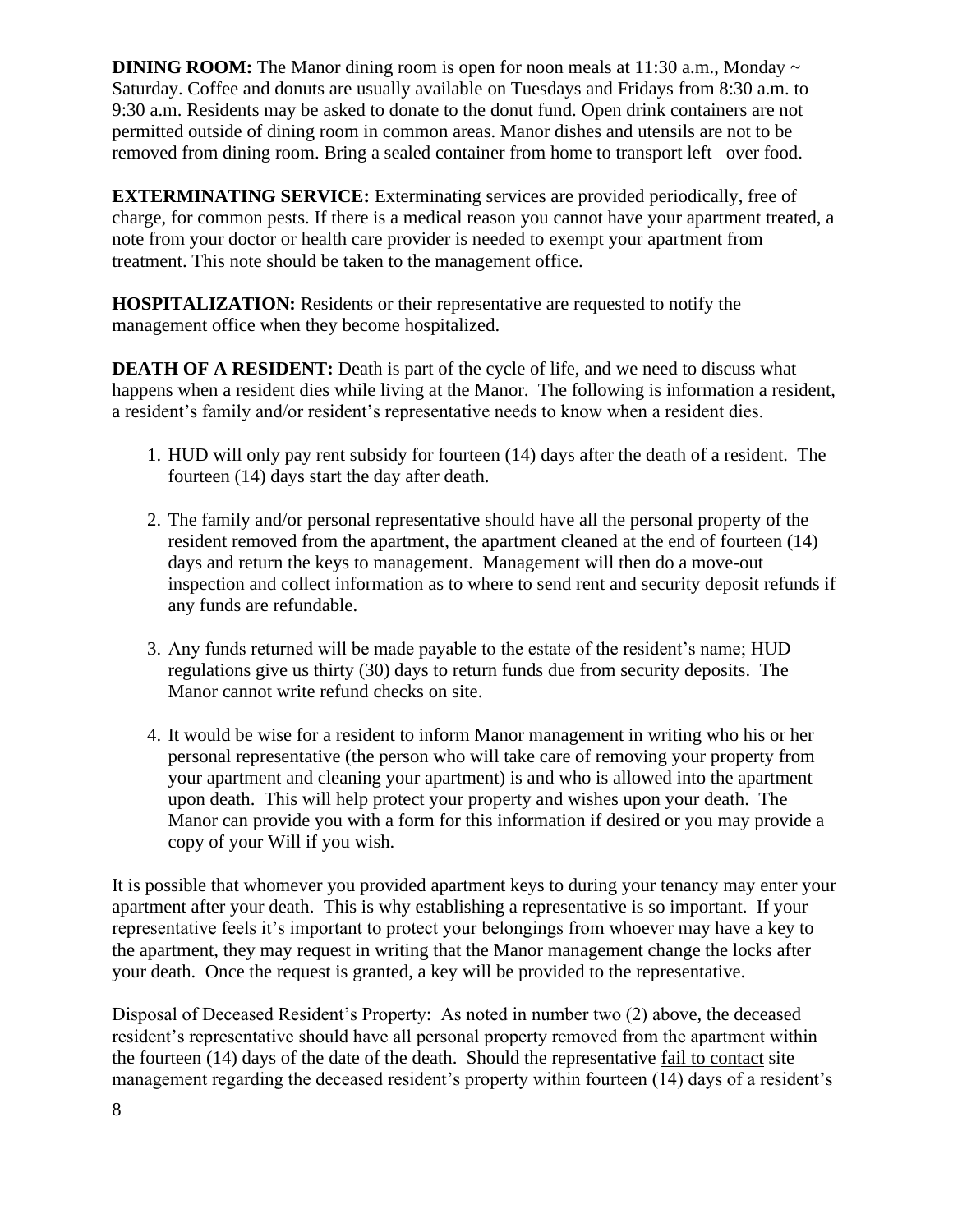death and no action is taken on removal of the property, the property shall be considered abandoned property, entitling management to dispose of the property as it sees fit. If a deceased resident's representative, due to circumstances, is unable to come and remove the property within fourteen (14) days, they must contact site management for additional time. A request for no more than sixty (60) days after the date of death may be extended provided full contract rent is paid. If property is not removed after the sixty (60) days, the property shall be considered abandoned property, entitling management to dispose of the property as it sees fit.

**INSURANCE:** All personal property is at the risk of the resident or the owner of such personal property, and neither the Manor nor the Manor Manager is responsible for any damage to or loss or theft of such personal property. Residents are strongly encouraged to obtain apartment renter's insurance since management's insurance does not cover losses of personal property.

**LIGHT BULBS:** Each apartment is furnished with sufficient light bulbs at the time a resident takes possession; thereafter, when bulbs are needed, it is the resident's responsibility to purchase them. Please ask for assistance in replacing light bulbs in ceilings and fixtures too high to be reached easily.

**MAIL:** Delivery is to the resident mailboxes by the United States Postal Service. Each resident is provided a mailbox and a key to the mailbox. It is important that residents include their apartment number on return addresses so that correspondence can be routed efficiently. Items too big to be placed in your personal mailbox will be placed in the package mail boxes. The postman will leave you a key to retrieve your package.

**MEDICAL INFORMATION:** Residents should provide management with information concerning individuals to be contacted in case of emergency, including names, addresses and telephone numbers of family members, friends and/or physicians, as well as information concerning the resident's medical condition. The Manor will not release such information except (1.) upon the written authorization of the resident or an individual authorized to sign for the resident, (2.) in case of emergency, to EMS or other medical personnel, or (3.) as required by law, regulation, subpoena, or court order.

**NAILS IN THE WALLS:** Residents are permitted to hang pictures on the walls in their apartments. These are dry-walls and are easily damaged. Residents are therefore urged to use regular picture hangers and asked not to make any more holes than are absolutely needed. The Manor's maintenance staff will assist residents in hanging pictures as their time permits.

**NOTICES:** All notices to the management office or Manor Manager must be delivered in writing.

**POSTAGE STAMPS:** First Class stamps are available at front desk. Residents may purchase up to 10 (ten) stamps.

**RESPONSIBILITY FOR PERSONAL ITEMS:** Neither the Manor nor the Manor Manager will be responsible for any article left with any employee of the Manor.

**SOCIAL SERVICES:** A service coordinator may be available to assist residents with special needs. The Service Coordinator phone number is: 754-3875.